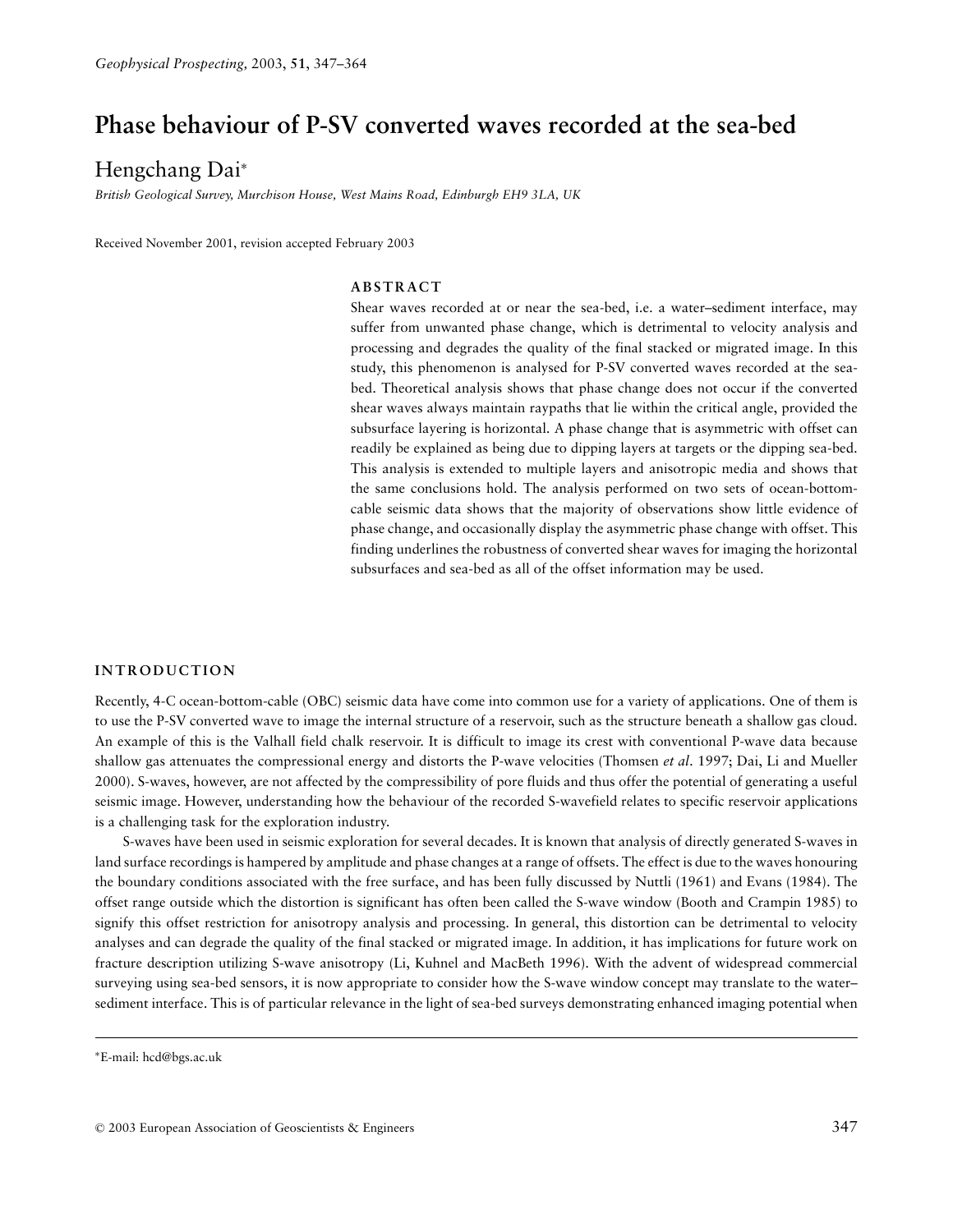using S-waves to image through gas clouds (Berg, Svenning and Martin 1994; Thomsen *et al*. 1997). Such findings also have serious implications for AVO (Mazzotti 1991) and future time-lapse studies.

Recent work by MacBeth (1997, 1998) has demonstrated that S-wave recording at, or near, the sea-bed may indeed suffer from a similar problem. This study considered the case of plane waves incident upon the water–solid interface from a conversion point at depth. The impact of the distortion was assessed using analytic calculations together with a synthetic seismogram study. The general conclusion, based on models simulating several different sediment conditions, was that significant discrepancies could in fact arise both in the geophone recordings and in the hydrophone pressure recordings. The effect could potentially compound difficulties that are already experienced with coupling, the choice of sensor package and deployment method. In this work, these conclusions are developed further by examining the offset-dependent phase estimates for these field data sets acquired in different geographical areas.

## **THEORY**

The P-SV converted wave of OBC seismic data discussed here is a P-wave generated from a source located at sea-surface level, converted to an SV-wave on reflection at depth and returned to a receiver located at the sea-bed, i.e. a water–solid interface. Its amplitude and phase behaviour are determined by the raypath and the velocity–depth structure of the sea-bed. To understand this, we analyse the amplitude and phase behaviour of the plane body waves incident at the water–solid interface, and the behaviour of the upgoing SV-waves converted from a deep reflector. This analysis is also applied to the case of waves propagating in vertical transverse isotropic (TIV) media.

#### **PLANE BODY WAVES INCIDENT UPON THE WATER-SEDIMENT INTERFACE**

The sea-bed can be considered as a water–solid interface. If a plane body (P- or SV-) wave is incident on this interface from below, it will generate a transmitted P-wave in the water and a reflected P-wave and an SV-wave in the solid (Fig. 1). An SH-wave generates only a reflected SH-wave in the solid. The relationship between the angles of their propagation directions is given by Snell's law:

$$
\frac{\sin \theta_p}{\alpha} = \frac{\sin \theta_w}{\alpha_w} = \frac{\sin \theta_s}{\beta},
$$

where  $\alpha$  is the P-wave velocity of the solid medium,  $\alpha_w$  is the P-wave velocity of the water,  $\beta$  is the S-wave velocity of the solid medium,  $\theta_p$  is the angle between the P-wave raypath and the normal to the interface,  $\theta_s$  is the angle between the S-wave raypath and the normal to the interface, and  $\theta_w$  is the angle between the P-wave raypath in the water and the normal to the interface. Frequently,  $\alpha > \alpha_w > \beta$  and we assume that this relationship holds throughout the following analysis. The phase behaviour of velocity fields recorded at such an interface has been analysed by MacBeth (1997) and in the Appendix. Here the phase behaviour of the different waves is discussed.



**Figure 1** Plane body waves incident upon a water–isotropic solid interface.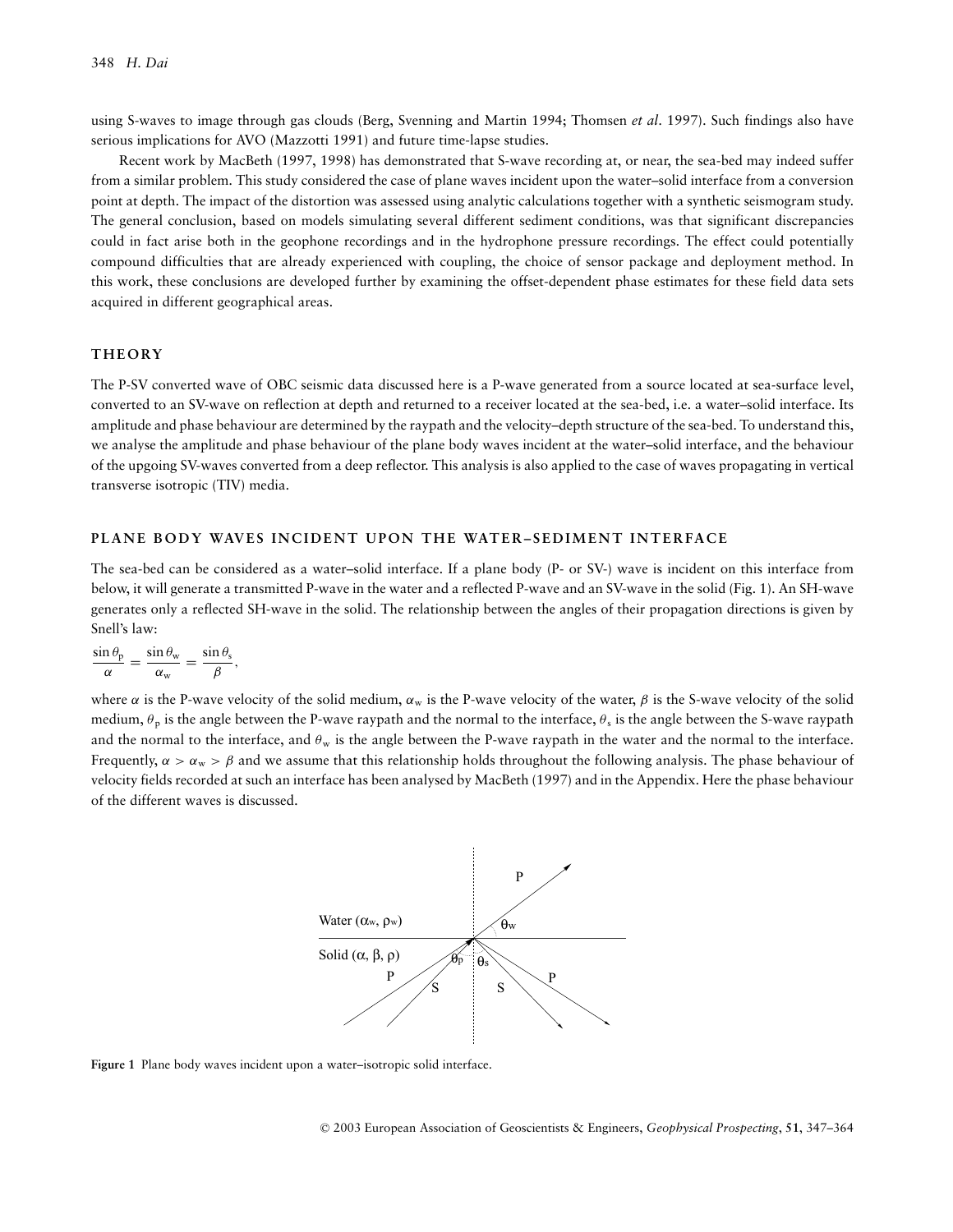## **INCIDENT P-WAVE**

For an incident P-wave, the total velocity field recorded at the interface can be written as (see Appendix)

$$
v_x^{\mathbf{p}}(0) = \frac{\sin 2\theta \left[ \frac{\rho_w}{\rho} + 2\left(\frac{\beta}{\alpha}\right)^2 \sqrt{\left(\frac{\alpha}{\beta}\right)^2 - \sin^2 \theta} \sqrt{\left(\frac{\alpha}{\alpha_w}\right)^2 - \sin^2 \theta} \right]}{\left[ 1 - \left(\frac{2\beta \sin \theta}{\alpha}\right)^2 \right] \sqrt{\left(\frac{\alpha}{\alpha_w}\right)^2 - \sin^2 \theta + \frac{\rho_w}{\rho} \cos \theta}} = A_x(\theta) e^{i\phi_x(\theta)}
$$

$$
+ \left(\frac{2\beta}{\alpha} \sin \theta\right)^2 \sqrt{\left(\frac{\alpha}{\alpha_w}\right)^2 - \sin^2 \theta} \left[ \sin^2 \theta + \cos \theta \sqrt{\left(\frac{\alpha}{\beta}\right)^2 - \sin^2 \theta} \right]
$$

and

$$
\nu_z^{\text{p}}(0) = \frac{2 \cos \theta \sqrt{\left(\frac{\alpha}{\alpha_w}\right)^2 - \sin^2 \theta} \left[1 - 2\left(\frac{\beta \sin \theta}{\alpha}\right)^2\right]}{\left[\left[1 - \left(\frac{2\beta \sin \theta}{\alpha}\right)^2\right] \sqrt{\left(\frac{\alpha}{\alpha_w}\right)^2 - \sin^2 \theta} + \frac{\rho_w}{\rho} \cos \theta}\right]} = A_z(\theta) e^{i\phi_z(\theta)},
$$

$$
+ \left(\frac{2\beta}{\alpha} \sin \theta\right)^2 \sqrt{\left(\frac{\alpha}{\alpha_w}\right)^2 - \sin^2 \theta} \left[\sin^2 \theta + \cos \theta \sqrt{\left(\frac{\alpha}{\beta}\right)^2 - \sin^2 \theta}\right]}
$$

where  $\theta$  is the angle of incidence.  $v_x^p(0)$  and  $v_z^p(0)$  are complex functions which can be decomposed into the amplitude function *A<sub>x</sub>* (*θ*) and *A<sub>z</sub>* (*θ*) and the phase functions  $\phi_x(\theta)$  and  $\phi_z(\theta)$ , which indicate the phase behaviours. For the P-wave, because  $\frac{\alpha}{\beta} > 1$ and  $\frac{\alpha}{\alpha_w} > 1$ , all the square roots are real, and  $\phi_x = \phi_z = 0$ . There is no phase change at all.

#### **INCIDENT SV-WAVE**

For an incident SV-wave, the total velocity field recorded at the interface can be written as (see Appendix)

$$
v_x^s(0) = \frac{2 \cos \theta \left[ \cos 2\theta \sqrt{\left(\frac{\beta}{\alpha_w}\right)^2 - \sin^2 \theta} + \frac{\rho_w}{\rho} \sqrt{\left(\frac{\beta}{\alpha}\right)^2 - \sin^2 \theta} \right]}{\left[ \cos^2 2\theta \sqrt{\left(\frac{\beta}{\alpha_w}\right)^2 - \sin^2 \theta} + \frac{\rho_w}{\rho} \sqrt{\left(\frac{\beta}{\alpha}\right)^2 - \sin^2 \theta}} \right]} = B_x(\theta) e^{i\phi_x(\theta)}
$$
  
+4 \sin<sup>2</sup>  $\theta$  cos  $\theta$   $\sqrt{\left(\frac{\beta}{\alpha_w}\right)^2 - \sin^2 \theta} \sqrt{\left(\frac{\beta}{\alpha}\right)^2 - \sin^2 \theta}$ 

and

$$
v_z^s(0) = \frac{-4 \sin \theta \cos \theta \sqrt{\left(\frac{\beta}{\alpha}\right)^2 - \sin^2 \theta} \sqrt{\left(\frac{\beta}{\alpha_w}\right)^2 - \sin^2 \theta}}{\left[\cos^2 2\theta \sqrt{\left(\frac{\beta}{\alpha_w}\right)^2 - \sin^2 \theta + \frac{\rho_w}{\rho} \sqrt{\left(\frac{\beta}{\alpha}\right)^2 - \sin^2 \theta}}}\right] = B_z(\theta) e^{i\phi_z(\theta)}.
$$
  
+4 sin<sup>2</sup>  $\theta \cos \theta \sqrt{\left(\frac{\beta}{\alpha_w}\right)^2 - \sin^2 \theta} \sqrt{\left(\frac{\beta}{\alpha}\right)^2 - \sin^2 \theta}$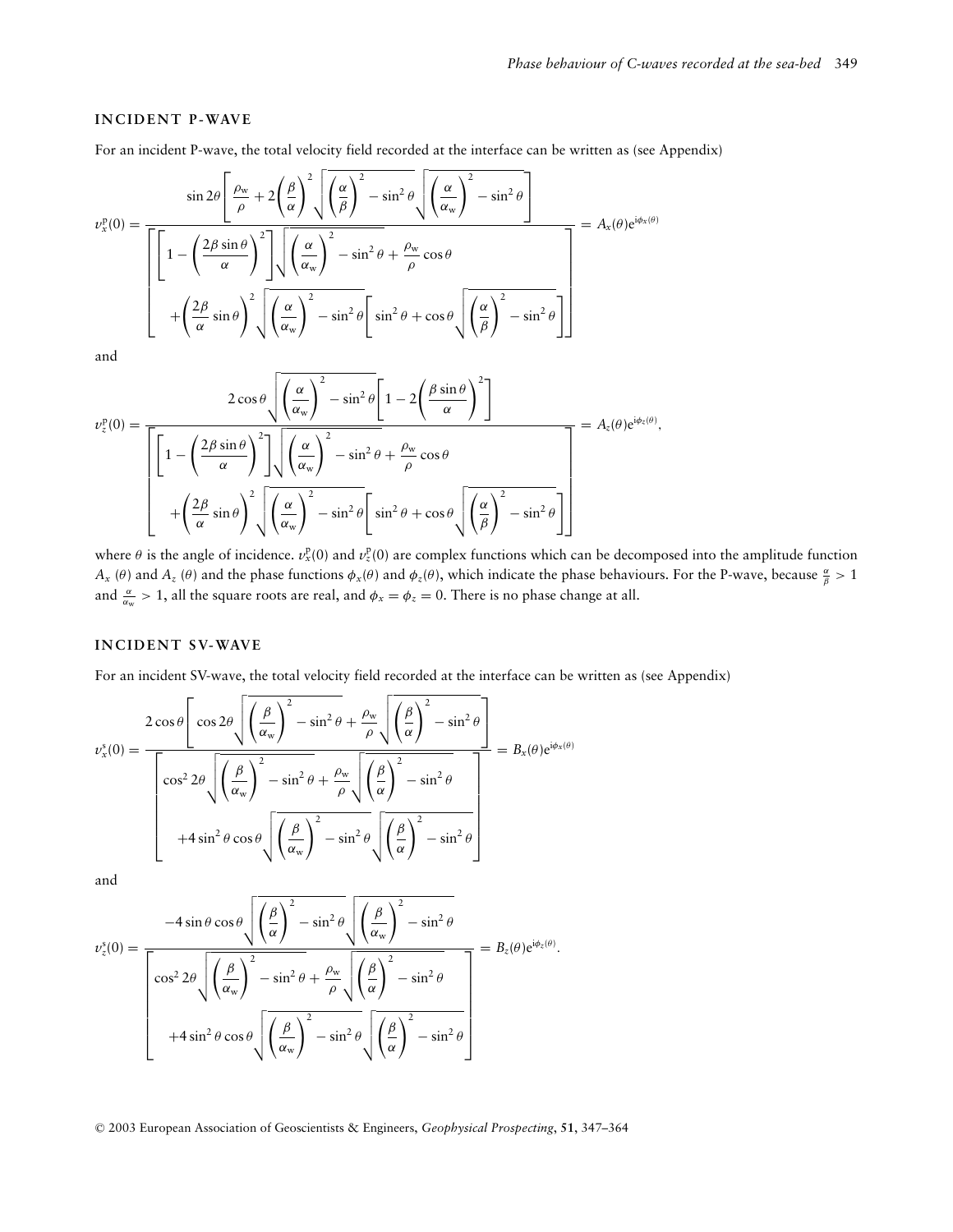Two critical angles exist:  $\theta_1 = \arcsin(\frac{\beta}{\alpha})$  and  $\theta_2 = \arcsin(\frac{\beta}{\alpha_w})$ .  $\theta_1$  is always less than  $\theta_2$  because  $\alpha$  is always larger than  $\alpha_w$ . When the angle of incidence exceeds the smaller of the two critical angles, the square roots become imaginary and there is a phase change. In summary, the phase changes for the SV-wave are:

If  $\theta \le \theta_1 = \arcsin(\frac{\beta}{\alpha})$ , then  $\phi_x = \phi_z = 0$ . If  $\theta_1 = \arcsin(\frac{\beta}{\alpha}) \le \theta \le \theta_2 = \arcsin(\frac{\beta}{\alpha_w})$ , then  $\phi_x = \phi - \varphi$  and  $\phi_z = \phi$ , where

$$
\phi = \arctan \frac{\cos^2 2\theta \sqrt{\left(\frac{\beta}{\alpha_w}\right)^2 - \sin^2 \theta}}{\sqrt{\sin^2 \theta - \left(\frac{\beta}{\alpha}\right)^2 \left(\frac{\rho_w}{\rho} + 4\sin^2 \theta \cos \theta \sqrt{\left(\frac{\beta}{\alpha_w}\right)^2 - \sin^2 \theta}\right)}}
$$

and

$$
\varphi = \arctan \frac{\cos^2 2\theta \sqrt{\left(\frac{\beta}{\alpha_w}\right)^2 - \sin^2 \theta}}{\frac{\rho_w}{\rho} \sqrt{\sin^2 \theta - \left(\frac{\beta}{\alpha}\right)^2}}.
$$

If  $\theta_1 = \arcsin(\frac{\beta}{\alpha}) \le \theta_2 = \arcsin(\frac{\beta}{\alpha_w}) \le \theta$ , then  $\phi_x = \phi$  and  $\phi_z = \phi - \frac{\pi}{2}$ , where

$$
\phi = \arctan \frac{2 \sin 2\theta \sin \theta \sqrt{\sin^2 \theta - \left(\frac{\beta}{\alpha_w}\right)^2} \sqrt{\sin^2 \theta - \left(\frac{\beta}{\alpha}\right)^2}}
$$

$$
\cos^2 2\theta \sqrt{\sin^2 \theta - \left(\frac{\beta}{\alpha_w}\right)^2 + \frac{\rho_w}{\rho}} \sqrt{\sin^2 \theta - \left(\frac{\beta}{\alpha}\right)^2}.
$$

Because the SV-wave is normally recorded only on the radial component and the P-wave only on the vertical component, the phase change is observed only on the radial component. This is highlighted in Fig. 2, where the radial component of the SV-wave recording may be seen to be constant up to a critical angle, whereupon there is a sudden phase change, followed by another, and then a subsequent smooth variation. The critical angle  $\theta_1 = \arcsin(\frac{\beta}{\alpha})$  at which the phase first begins to rotate defines the edge of the S-wave window. Indeed, such phase changes are an inevitable consequence of this type of recording. To make matters worse, the cone of angles marking the critical onset may in fact be quite narrow (for example,  $\theta_1 = 6.4^\circ$  and  $\theta_2 = 7.6^\circ$  for  $\alpha_w = 1500$  m/s,  $\alpha = 1800$  m/s and  $\beta = 200$  m/s). Although the theory predicts that sea-floor recordings will show a phase



**Figure 2** Phase variation of the radial component of the SV-wave recording with increasing angle of incidence. Note the abrupt transition at the critical angles related to the sediment ( $\theta_1$ , black dot) and then the water layer ( $\theta_2$ , white circle).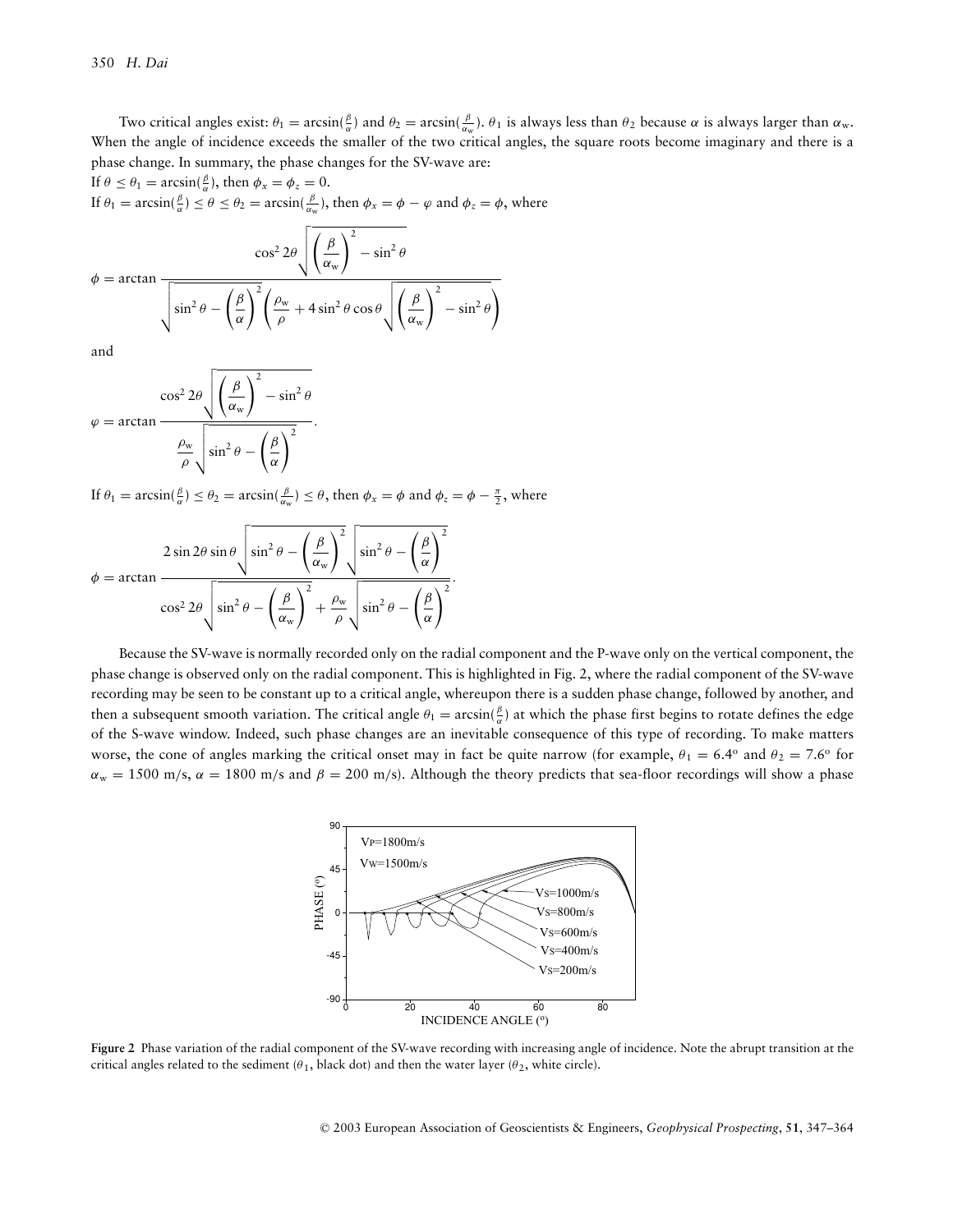

**Figure 3** The P-SV converted wave raypath converted at a horizontal reflector.

change for SV energy arriving outside the shear-wave window, in reality this may not occur. This is because in OBC data we are concerned with P-SV mode-conversion where the P-wave leg has a controlling influence on the emergent SV raypath.

## **PHASE CHANGE OF P-SV CONVERTED WAVES CONVERTED AT A HORIZONTAL REFLECTOR**

From the above discussion, we know that phase change occurs for incident SV-waves when the angle of incidence exceeds the critical angles. However, due to the effect of the water–sediment S-wave refraction, not all angles of incidence are available for the P-SV converted wave. Here, the case of a P-SV wave converted at a horizontal reflector is discussed. Figure 3 shows the acquisition geometry and the P-SV converted wave raypath. For an isotropic, horizontally layered subsurface, the horizontal slowness is constant along the raypath. Thus the take-off angle  $\theta_w$  at the source is related to the propagation angle through the sea-bed sediments,  $\theta_p$ , and the angle of incidence at the sea-bed receiver,  $\theta_s$ . This relationship is given by Snell's law:

$$
\frac{\sin \theta_p}{\alpha} = \frac{\sin \theta_w}{\alpha_w} = \frac{\sin \theta_s}{\beta}.
$$

As a consequence, for any given offset, the angle of incidence at the receiver is

$$
\theta_{\rm s} = \arcsin\left(\frac{\beta}{\alpha}\sin\theta_{\rm p}\right) = \arcsin\left(\frac{\beta}{\alpha_{\rm w}}\sin\theta_{\rm w}\right).
$$

Clearly,  $\theta_s$  is always smaller than (or at most, equal to) the critical angles  $arcsin(\frac{\beta}{\alpha})$  and  $arcsin(\frac{\beta}{\alpha_w})$  for which the S-wave window is defined between zero and arcsin( $\frac{\beta}{\alpha}$ ). Indeed the limitation of  $\theta_s$  is actually the critical angle arcsin( $\frac{\beta}{\alpha}$ ). The relationship between the offset and angle of incidence for the geometry referred to in Fig. 3 can be written as

$$
X = \frac{H \sin \theta_{s}}{\sqrt{1 - \sin^{2} \theta_{s}}} + \frac{H \sin \theta_{s}}{\sqrt{\left(\frac{\beta}{\alpha}\right)^{2} - \sin^{2} \theta_{s}}} + \frac{H_{w} \sin \theta_{s}}{\sqrt{\left(\frac{\beta}{\alpha_{w}}\right)^{2} - \sin^{2} \theta_{s}}}.
$$

It shows that  $\theta_s$  must be less than the critical angle arcsin( $\frac{\beta}{\alpha}$ ) since if  $\theta_s = \arcsin(\frac{\beta}{\alpha})$ , the offset *X* will be infinite. Physically, this is not possible. Figure 4 charts this behaviour for different S-wave velocities with a given P-wave velocity, water depth and reflector depth. It shows that the angle of incidence increases with offset but never exceeds the first critical angle. As a consequence, the incident SV-wave never changes its phase.

## PHASE CHANGE OF P-SV CONVERTED WAVES CONVERTED AT MULTIPLE **HORIZONTAL REFLECTORS**

This analysis may readily be extended to a multilayered medium. Consider two isotropic, horizontal subsurface layers (Fig. 5). The horizontal slowness is constant along the raypath. Thus the take-off angle  $\theta_{wp}$  at the source is related to the propagation angles through the sea-bed sediments and reflectors,  $\theta_{1p}$ ,  $\theta_{2p}$ ,  $\theta_{2s}$  and the angle of incidence on the sea-bed receiver,  $\theta_{1s}$ . This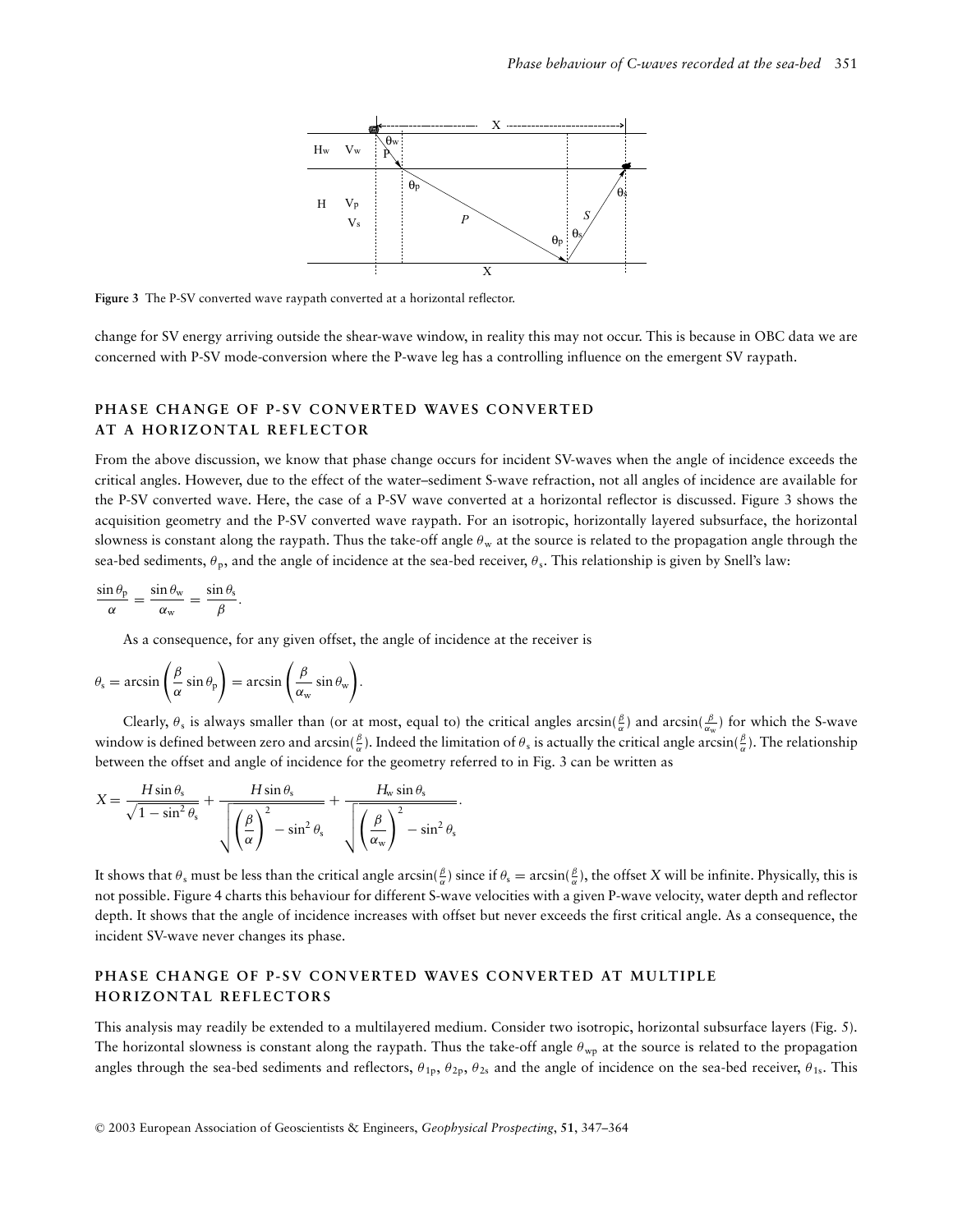

**Figure 4** Angle of incidence versus offset for the case of a horizontal reflector. The straight lines are the critical angles corresponding to the S-wave velocities.

relationship is given by Snell's law,

$$
\frac{\sin \theta_{\rm wp}}{\alpha_{\rm w}} = \frac{\sin \theta_{1\rm p}}{\alpha_1} = \frac{\sin \theta_{2\rm p}}{\alpha_2} = \frac{\sin \theta_{2\rm s}}{\beta_2} = \frac{\sin \theta_{1\rm s}}{\beta_1}.
$$

Consequently, for any given offset the angle of incidence at the sensor is given by

$$
\theta_{1s} = \arcsin\left(\frac{\beta_1}{\alpha_w}\sin\theta_w\right) = \arcsin\left(\frac{\beta_1}{\alpha_1}\sin\theta_{1p}\right) = \arcsin\left(\frac{\beta_1}{\alpha_2}\sin\theta_{2p}\right) = \arcsin\left(\frac{\beta_1}{\beta_2}\sin\theta_{2s}\right).
$$

Clearly, the maximum of  $\theta_{1s}$  is always smaller than the minimum of arcsin( $\frac{\beta_1}{\beta_2}$ ), arcsin( $\frac{\beta_1}{\alpha_2}$ ), arcsin( $\frac{\beta_1}{\alpha_1}$ ) and arcsin( $\frac{\beta_1}{\alpha_w}$ ). If  $\theta_{1s}$ reached the maximum, the offset would be infinite. Whether the critical angle  $\arcsin(\frac{\beta_1}{\alpha_1})$  is the smallest or not,  $\theta_{1s}$  is always less than it. The same result holds for the case of more than two reflectors. It thus appears that, provided the subsurface layers are laterally homogeneous, the inner critical angle will never be exceeded for the converted SV-waves, and no phase changes are therefore anticipated.

#### **PHASE CHANGE OF P-SV CONVERTED WAVES CONVERTED AT A DIPPING REFLECTOR**

The above conclusions must be modified if the reflector is dipping. This may be readily explained by a breakdown in the conservation of horizontal slowness due to the dipping layer. The dip may arise either at the target reflector or at the sea-bed. Figure 6 illustrates the case of a dipping reflector. In this case, Snell's law is written as

$$
\frac{\sin \theta_{\rm w}}{\alpha_{\rm w}} = \frac{\sin \theta_{\rm p}}{\alpha} = \frac{\sin \theta_{\rm s}}{\beta}
$$



**Figure 5** The P-SV converted wave raypath converted at two horizontal reflectors.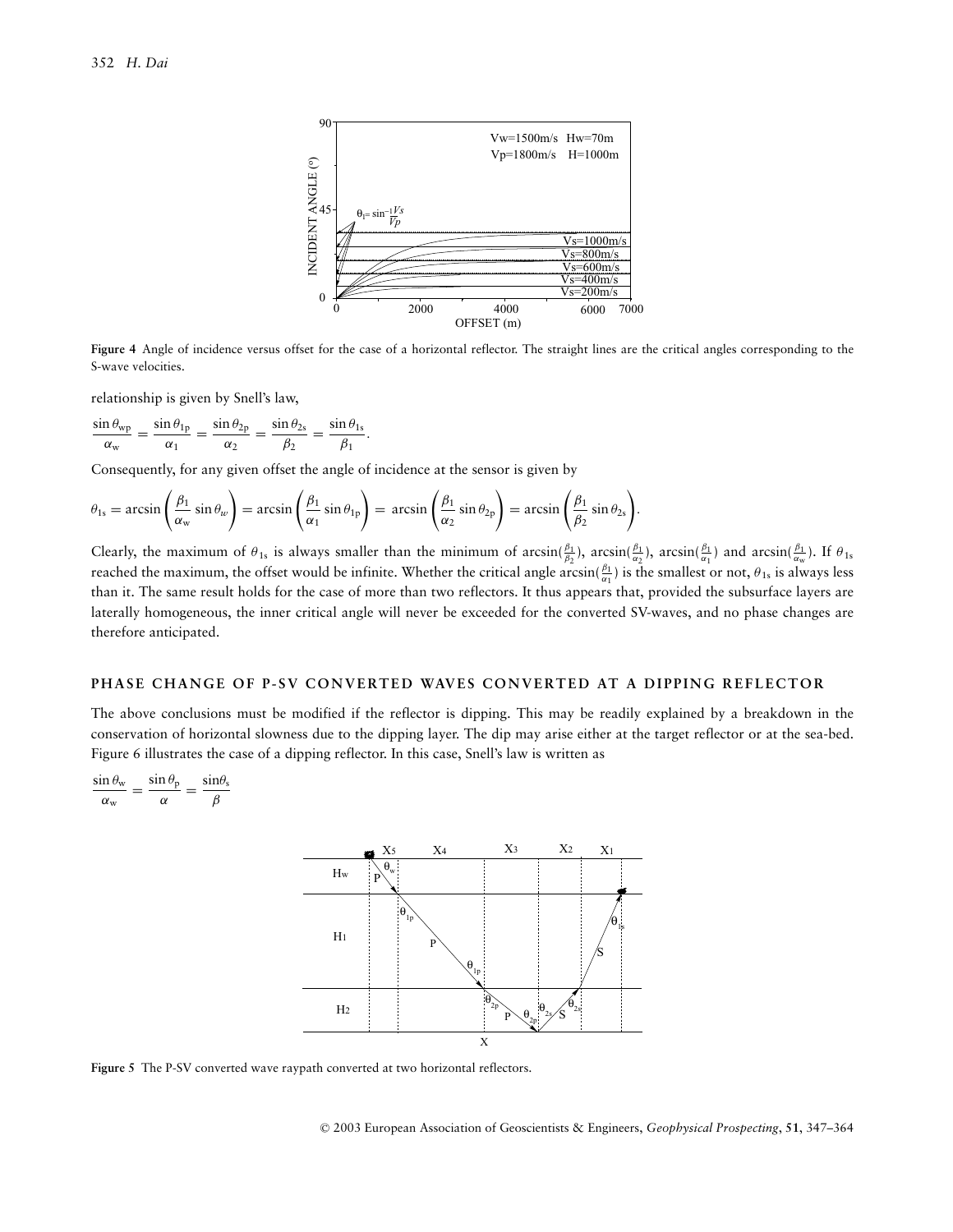at the sea-bed and  $\frac{\sin(\theta_{\rm s} - \delta)}{\beta} = \frac{\sin(\theta_{\rm p} + \delta)}{\alpha}$ 

at the dipping reflector, where  $\delta$  is the angle of dip. Rewriting this equation as

$$
\theta_{\rm s} = \delta + \arcsin\left[\frac{\beta}{\alpha}(\sin(\theta_{\rm p} + \delta))\right],
$$

the angle of incidence  $\theta_s$  for the downdip raypath at the receiver always lies in the range

$$
\delta \leq \theta_{s} \leq \delta + \arcsin\left(\frac{\beta}{\alpha}\right).
$$

The relationship between the offset and the angle of incidence is

$$
X = \frac{H}{1 + \tan \delta \tan \theta_{s}} \left[ \tan \theta_{s} + \frac{\frac{\alpha}{\beta} \sin(\theta_{s} - \delta) - \tan \delta \sqrt{1 - \left[\frac{\alpha}{\beta} \sin(\theta_{s} - \delta)\right]^{2}}}{\sqrt{1 - \left[\frac{\alpha}{\beta} \sin(\theta_{s} - \delta)\right]^{2}} + \frac{\alpha}{\beta} \sin(\theta_{s} - \delta) \tan \delta} \right]
$$

$$
+ \left[ \frac{H_{w} \frac{\alpha_{w}}{\alpha} \left[\frac{\alpha}{\beta} \sin(\theta_{s} - \delta) \cos \delta - \sqrt{1 - \left[\frac{\alpha}{\beta} \sin(\theta_{s} - \delta)\right]^{2}} \sin \delta\right]}{\sqrt{1 - \left\{\frac{\alpha_{w}}{\alpha} \left[\frac{\alpha}{\beta} \sin(\theta_{s} - \delta) \cos \delta - \sqrt{1 - \left[\frac{\alpha}{\beta} \sin(\theta_{s} - \delta)\right]^{2}} \sin \delta\right\}\right]^{2}} \right].
$$

Thus, the angle of incidence can now exceed the critical angle at the water–sediment interface. For small values of  $\beta$ , this can occur for a relatively small subsurface dip. This point is illustrated in Figs 7 and 8, which show the variation of phase change with offset for a variety of target dips. This may be compared directly with Fig. 4. Note that the angle of dip imparts a maximum offset limit. The P-SV waves disappear if the offset exceeds this limit. It thus appears that a dip of only  $5°$  is sufficient to move the incident SV-waves beyond the S-wave window. However, if the dip angle is negative in the case of an updipping reflector, e.g. in the opposite offset direction,  $\theta_s$  is always less than the first critical angle, arcsin( $\frac{\beta}{\alpha}$ ). Phase changes will not be expected. The phase change occurs only for one offset direction - hence the asymmetry.

Comparing Figs 7 and 8, we can see that the phase behaviours for SV-waves with various velocities at receivers are quite different especially for small angles of dip. For a lower SV-wave velocity (Fig. 7), the phase changes abruptly at near offsets corresponding to the phase change between the first and second critical angles. If the offset is larger than the offset corresponding to the second critical angle, the phase becomes stable with smooth variation. However, for a high SV-wave velocity (Fig. 8), the



**Figure 6** The P-SV wave raypath converted at a dipping reflector.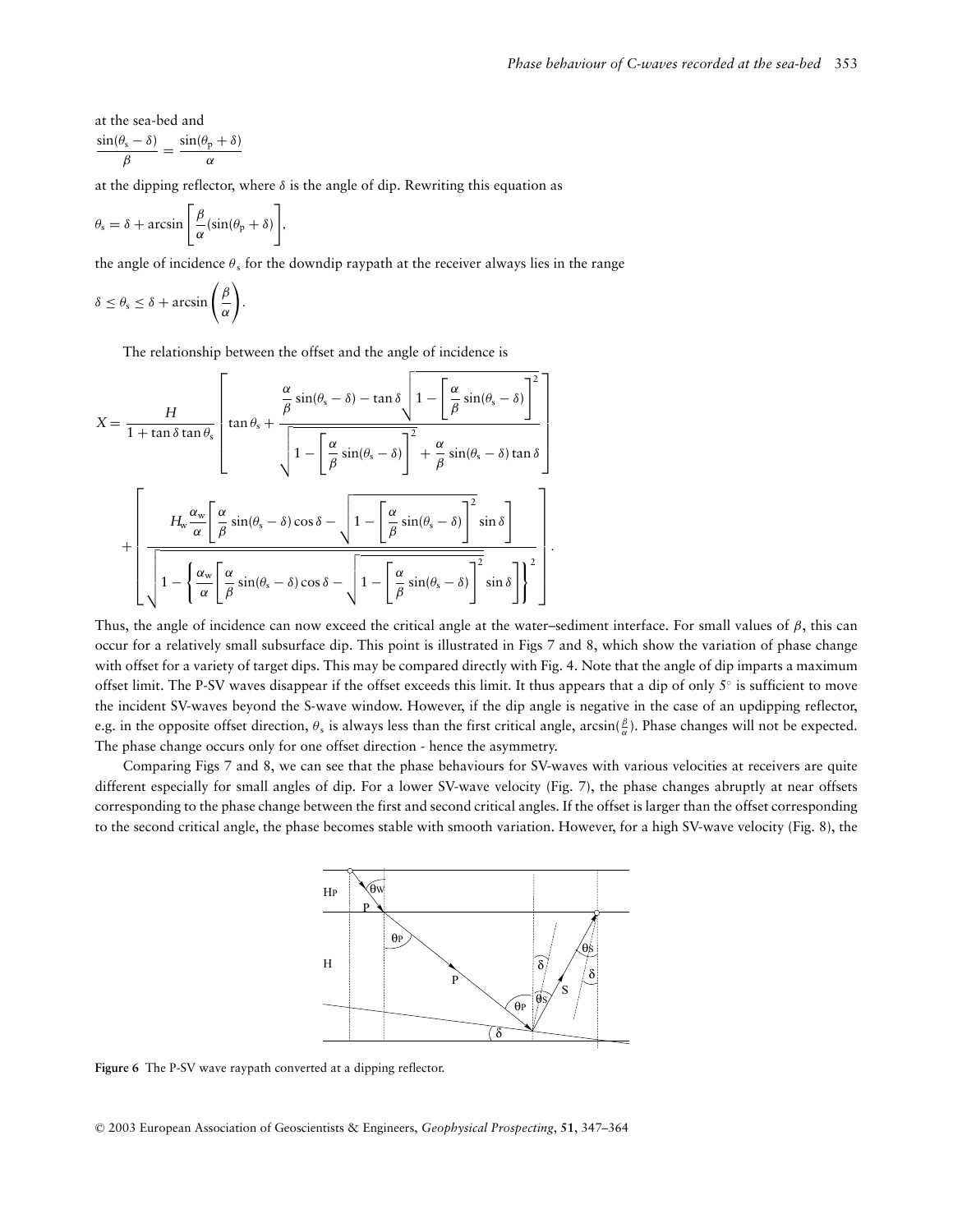

**Figure 7** Phase change against offset for a target with angle of dip δ, with a low S-wave velocity. A water depth of 70 m and a target depth of 1000 m are used for the calculation.



**Figure 8** Phase change against offset for a target with angle of dip δ, with a high S-wave velocity. A water depth of 70 m and a target depth of 1000 m are used for the calculation.



**Figure 9** The P-SV wave raypath recorded at a dipping sea-bed.

phase does not change at near offsets corresponding to the first critical angle. If the offset exceeds the offset corresponding to the first critical angle, the phase gradually decreases and then increases. The phase is more stable for the low S-velocity than for the high S-wave velocity.

## **PHASE CHANGE OF P-SV CONVERTED WAVES RECORDED AT A DIPPING SEA-BED**

Here the case of a dipping sea-bed is discussed. In this case, the conservation of horizontal slowness does not break down, but an extra angle must be added to the angle of incidence of the S-wave recorded at the sea-bed. Figure 9 illustrates this point. In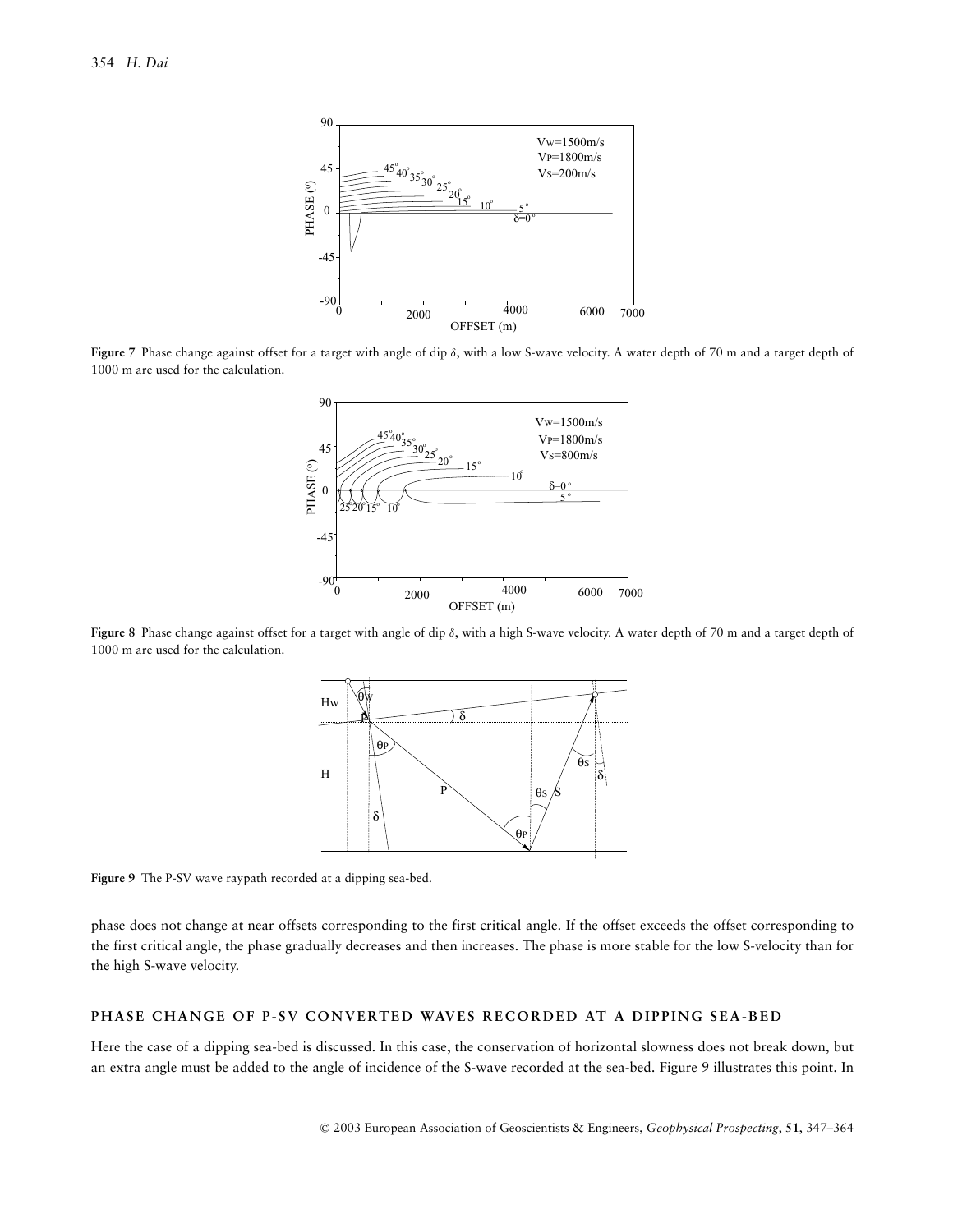

**Figure 10** Phase change against offset for a dipping sea-bed with angle of dip δ, with a low S-wave velocity. A water depth of 70 m and a target depth of 1000 m are used for the calculation.



**Figure 11** Phase change against offset for a dipping sea-bed with angle of dip δ, with a high S-wave velocity. A water depth of 70 m and a target depth of 1000 m are used for the calculation.

this case, at the reflector, Snell's law can be written as

$$
\frac{\sin(\theta_{\rm s})}{\beta} = \frac{\sin(\theta_{\rm p})}{\alpha}
$$

and at the dipping sea-bed it can be written as

$$
\frac{\sin(\theta_{ww})}{\alpha_w} = \frac{\sin(\theta_{pw})}{\alpha} = \frac{\sin(\theta_s + \delta)}{\beta}.
$$

Note that the angle of incidence at the dipping sea-bed is  $\theta_s + \delta$ , not  $\theta_s$ .  $\theta_s$  is the angle of incidence of an S-wave at the horizontal reflector. The first critical angle of phase change at the dipping sea-bed is arcsin( $\frac{\beta}{\alpha}$ ). Note that the maximum  $\theta_s$  at the reflector is also arcsin( $\frac{\beta}{\alpha}$ ). The angle of incidence at the sea-bed,  $\theta_s + \delta$ , can exceed this critical angle and the phase change should occur. If  $\delta$ is less than zero,  $\theta_s + \delta$  can never reach the critical angle. This shows an asymmetric change in phase for the dipping sea-bed. The offset at which the phase changes depends on the angle of dip  $\delta$ . The relationship between the offset and the angles of incidence is

$$
X = \frac{H(\tan \theta_{\rm p} + \tan \theta_{\rm s})}{1 - \tan \delta \tan \theta_{\rm s}} + \frac{H_{\rm w} \tan \theta_{\rm w} (1 + \tan \delta \tan \theta_{\rm p})}{1 + \tan \delta \tan \theta_{\rm w}}.
$$

Figures 10 and 11 show this relationship for different *V<sub>s</sub>*. Comparing Figs 10 and 11 with Figs 7 and 8, we can see that the phase behaviour caused by a dipping sea-bed is similar to that caused by a dipping reflector.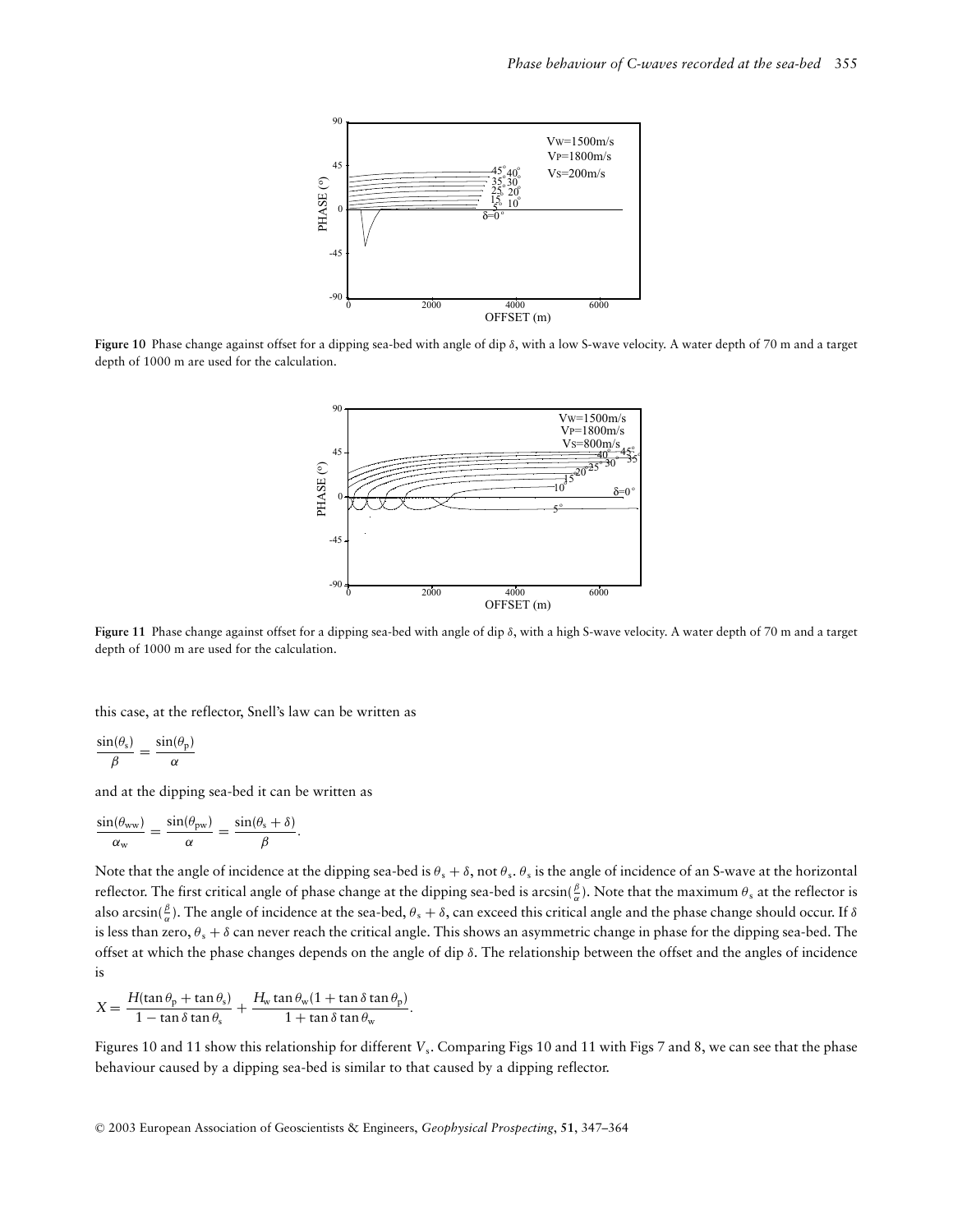

**Figure 12** The P-SV wave raypath recorded at a dipping sea-bed and converted at a dipping reflector. The dipping sea-bed and reflector are parallel.

## **PHASE CHANGE OF P-SV CONVERTED WAVES RECORDED AT A DIPPING SEA-BED AND CONVERTED AT A DIPPING REFLECTOR**

Firstly, a simple case in which the dipping sea-bed is parallel to the dipping reflector is discussed. Figure 12 illustrates this point. In this case,  $\theta_s$  never exceeds the first critical angle,  $arcsin(\frac{\beta}{\alpha})$ . We cannot expect a phase change. In fact, the phase change is caused by the non-parallel geometry setting between the dipping reflector and the dipping sea-bed. In the case of a non-parallel dipping reflector and sea-bed, we can rotate the geometry setting so that either the reflector or the sea-bed is horizontal. If the rotated sea-bed is horizontal, the case is similar to the dipping reflector. If the rotated reflector is horizontal, the case is similar to the dipping sea-bed. Both cases are discussed in the above sections.

## **PLANE BODY WAVES INCIDENT ON AN INTERFACE BETWEEN WATER AND A WEAKLY TIV MEDIUM**

For a TIV medium, every vertical plane is a plane of symmetry. The P- and S-wave polarizations lying parallel to this plane are labelled qP and qSV for ease of use. Both qP and qSV are decoupled from the pure SH-wave which has a polarization normal to the symmetry plane. The behaviour of the plane wave recorded at this interface is like that at the interface between the water and an isotropic medium. The analysis in the Appendix can easily be extended to the anisotropy case by replacing the velocities of the P- and S-waves with the velocities of the qP*-* and qSV-waves. For the incident qP-wave, there is no phase change. For the incident qSV-wave, there are two critical angles at which a phase change occurs. The first critical angle is at  $\frac{\beta_v(\theta)}{\alpha(\theta)} = \sin \theta$  and the second critical angle is at  $\frac{\alpha_w(\theta)}{\alpha(\theta)} = \sin \theta$ . Here  $\theta$  is the phase angle between the wavefront normal and the vertical axis. The velocities of a TIV medium can be approximately written as (Thomsen 1986)

$$
\alpha^2(\theta) = \alpha_0^2 [1 + \varepsilon \sin^2 \theta + D^*(\theta)],
$$

$$
\beta_{\rm v}^2(\theta) = \beta_0^2 \left[ 1 + \left( \frac{\alpha_0}{\beta_0} \right)^2 \varepsilon \sin^2 \theta - \left( \frac{\alpha_0}{\beta_0} \right)^2 D^*(\theta) \right],
$$

$$
\beta_{\rm h}^2(\theta) = \beta_0^2 [1 + 2\gamma \sin^2 \theta],
$$

$$
D^*(\theta) = \frac{1}{2} \left[ 1 - \left(\frac{\beta_0}{\alpha_0}\right)^2 \right] \left[ 1 + \frac{4\delta^*}{\left[ 1 - \left(\frac{\beta_0}{\alpha_0}\right)^2 \right]^2} \sin^2 \theta \cos_2 \theta + \frac{4 \left[ 1 - \left(\frac{\beta_0}{\alpha_0}\right)^2 + \varepsilon \right] \varepsilon}{\left[ 1 - \left(\frac{\beta_0}{\alpha_0}\right)^2 \right]^2} \sin^4 \theta - 1 \right],
$$

where  $\varepsilon$ ,  $\gamma$  and  $\delta^*$  are the Thomsen parameters which define the anisotropy of the TIV medium. Figure 9 shows the P-SV wave raypath in the anisotropic medium. Note that the direction of the raypath is defined by the group angle  $\phi$ , not the phase angle.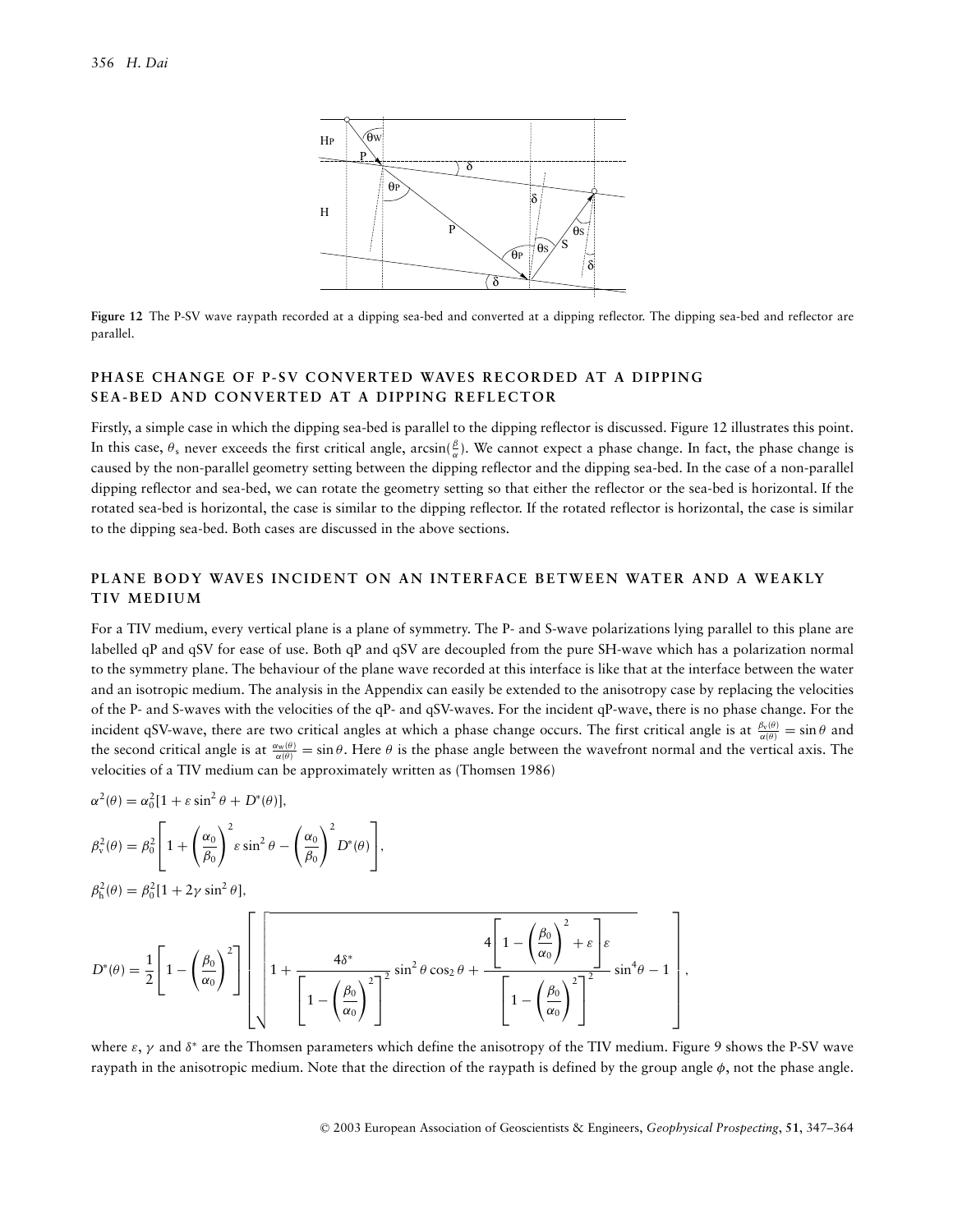

**Figure 13** The P-SV wave raypath converted at a horizontal reflector in an anisotropic medium.

The relationship between the phase angle and the group angle can be written as (Thomsen 1986)

$$
\tan \phi = \frac{\tan \theta + \frac{1}{\nu} \frac{dv}{d\theta}}{1 - \frac{\tan \theta}{\nu} \frac{dv}{d\theta}} = \tan(\theta + \xi)
$$
  
or

 $\phi = \theta + \xi,$ 

where  $\tan \xi = \frac{1}{\nu} \frac{dv}{d\theta}$  and  $\nu$  is the velocity,  $\alpha$ ,  $\beta_v$  or  $b_h$ . Note that Snell's law is applied only to the phase angle. The maximum phase angle of the S-wave at the reflector is the solution of  $\frac{\beta_v(\theta)}{\alpha(\theta)} = \sin \theta$ , which is the first critical angle. Regardless of whether the corresponding group angle is larger or smaller than the phase angle, only the raypath for which the phase angle is less than the first critical angle exists. Figure 13 shows two cases. The first case occurs when the phase angle is greater than the group angle (Fig. 13a). The second case occurs when the group angle is greater than the phase angle (Fig. 13b). In both cases, the phase angle of the qSV-wave leg cannot exceed the first critical angle. This means the incident qSV-wave at the sea-bed never changes its phase. This analysis shows that anisotropy does not affect the phase character of the P-SV converted wave. The phase change is caused only by the non-parallel relationship between the dipping sea-bed and the dipping reflector.

#### **DATA EXAMPLES**

To investigate the phase change of P-SV converted waves, two sets of field data are analysed. These data are derived from the Valhall field (Thomsen *et al*. 1997) and a field in the central North Sea. Figure 14 shows a part of the image of the converted wave of the Valhall field. This image shows that the reflectors under the Valhall field and the sea-bed are horizontal, so that we cannot expect phase change from the P-SV converted wave. Here some examples from the Valhall field are shown. Because this phenomenon is more affected by the S-wave velocity at the receiver than at the deep reflector, the common-receiver gathers are selected so as to focus on this receiver-consistent phenomenon. For each gather, one event around 1.5 s is selected and the wavelet phase estimated as follows:

- **1** Preprocess to eliminate guided waves and other linear events mute and then apply a band-pass filter.
- **2** Apply an anisotropic moveout correction to flatten the P-SV converted waves on the radial component.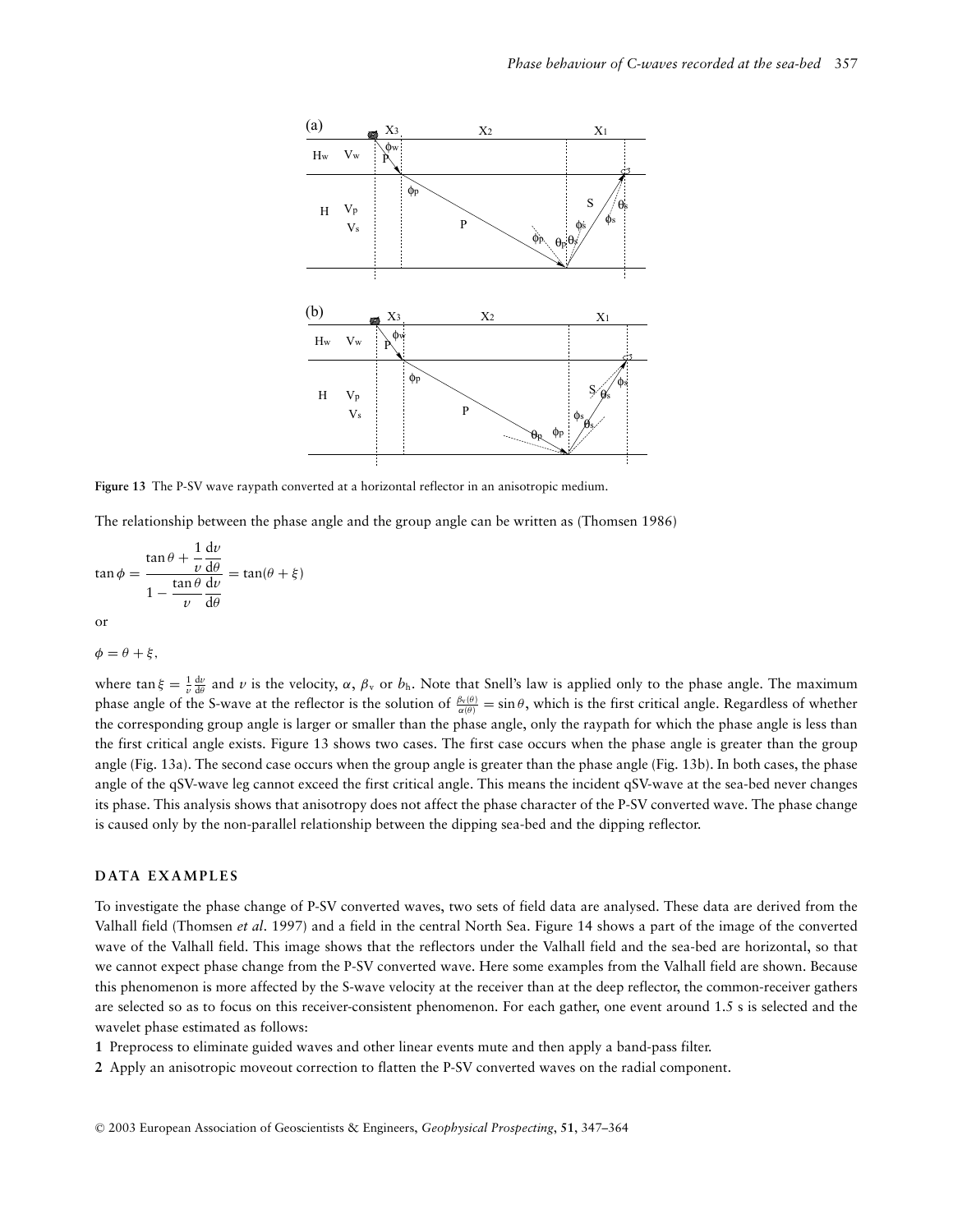

**Figure 14** The shallow part of the image of the Valhall field. The white arrows indicate the examples shown on Fig. 15.

**3** Select the desired time window around the chosen event thus obtaining *s*(*t*).

**4** Calculate the Hilbert transform of this signal: *h*(*t*).

5 Calculate the average of the instantaneous phase function arctan( $\frac{h(t)}{s(t)}$ ) around the maximum of the analytic envelope formed by  $A(t) = \sqrt{s^2(t) + h^2(t)}$ .

This method was used to analyse the Valhall field data. Figure 15 shows some examples of the data and the corresponding phase values for the selected events. Inspection of the resulting estimates reveals that only little or no systematic phase change with offset occurs. This coincides with the theoretical analysis for a horizontal reflector and sea-bed. The same method has also been applied to another field data set in the central North Sea for which the results show a phase change in the negative offset (Fig. 16). Unfortunately, it is not possible to show the seismic data for this survey, but this behaviour could be related to a dipping reflector or dipping sea-bed.

The data analysis shows that the phase behaviour of the P-SV converted wave falls into two broad categories of effects that coincide with the theoretical analysis. The predominant effect belongs to category A (Fig. 15), for which there is little or no phase change with offset. Category B effects (Fig. 16) occur occasionally, and are distinguished by a phase change in either the positive or negative offset direction, but not both.

## **CONCLUSIONS**

The phase characteristics of P-SV converted waves have been analysed. The phase changes when the angle of incidence of the SV-wave exceeds the critical angle of the S-wave window at the sea-bed. However, considering the reality of the P-SV wave raypath, this phase change may not occur. Theoretical analysis for several cases shows that the phase change does not occur when both reflector and sea-bed sediment are horizontal. Either a dipping reflector or a dipping sea-bed can cause the phase change. However, if the dipping sea-bed is parallel to the reflector, the phase change does not occur. The phase change occurs only when the reflector and sea-bed are not parallel. In this case, the phase change is asymmetric with the offset direction. Analysing the TIV medium shows that the anisotropy does not cause the phase change.

The analysis of phase estimates from OBC data suggests that two categories of effects may arise in practice. Category A occurs most often, and may readily be explained by a horizontally layered medium. This finding highlights the robustness of the converted wave for imaging purposes. Category B exhibits more subtle effects, which may arise only infrequently. These effects distinguish P-SV converted waves in a marine setting from the behaviour of the directly generated S-waves on land, for which the acquisition geometry alone dictates that the shear-wave window must be exceeded at large offsets.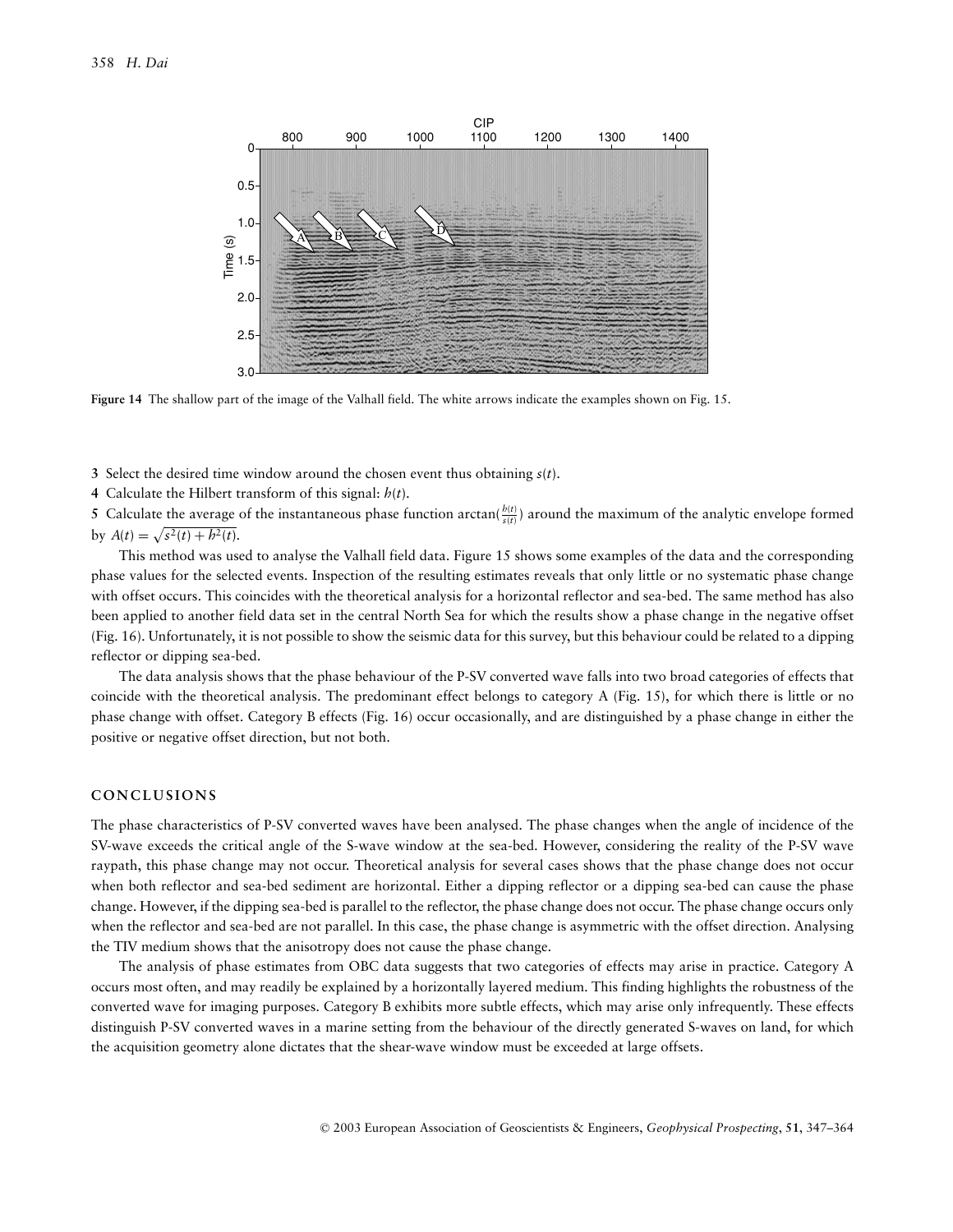

**Figure 15** The common-receiver gathers and the corresponding phase change for the events indicated by the arrows on the common-receiver gathers. (a), (b), (c), (d) correspond to the arrows A, B, C, D, respectively, in Fig. 14.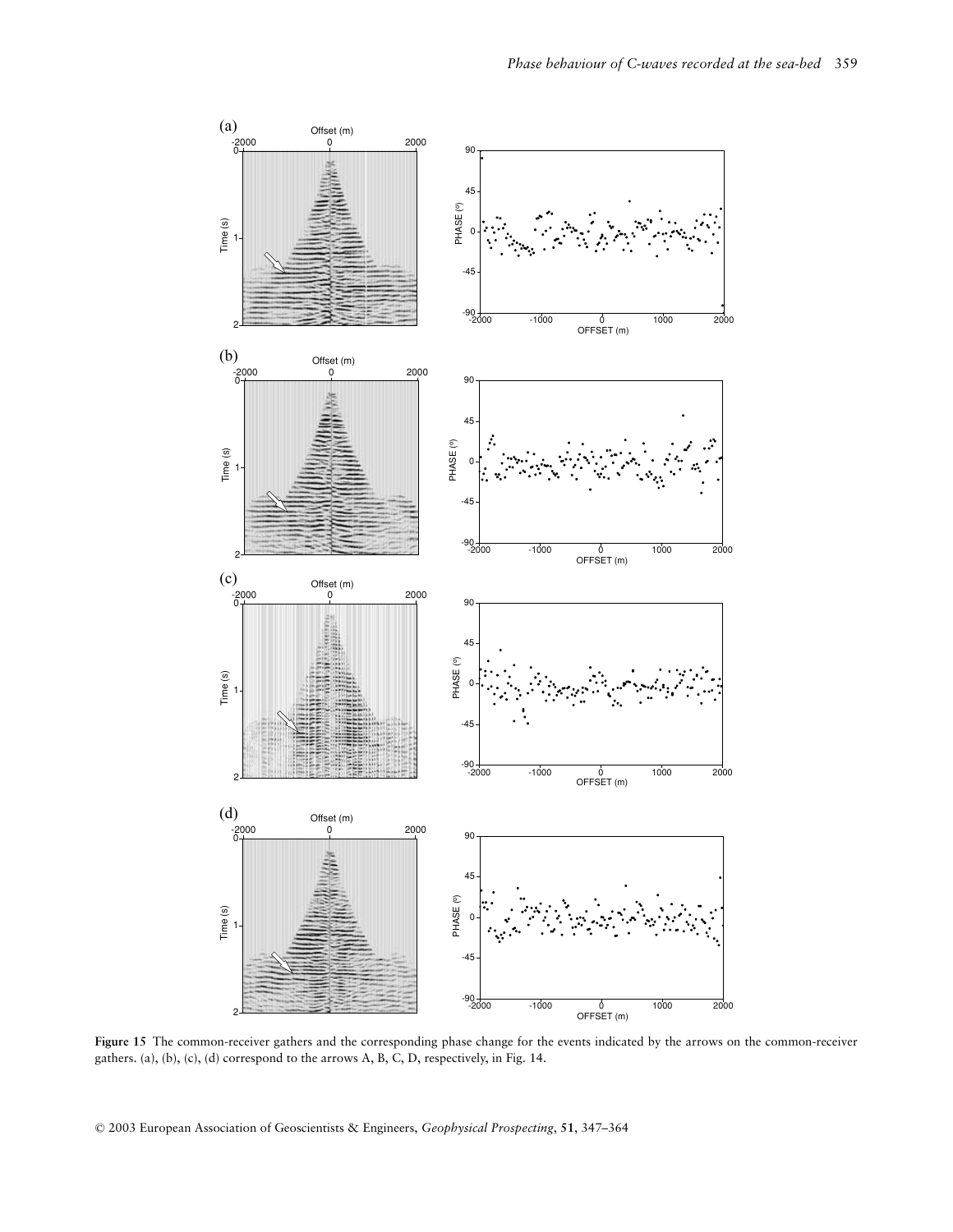

**Figure 16** Phase estimates showing an asymmetric phase change with offset for the data from a field in the central North Sea.

#### **ACKNOWLEDGEMENTS**

The author thanks Professor Colin MacBeth of Heriot-Watt University for initiating this study and giving valuable suggestions and advice for writing the manuscript, and Dr Xiang-Yang Li for useful discussions. The author also thanks BP-Amoco and the Valhall licence partners for permission to show the Valhall data. This work is funded by the Edinburgh Anisotropy Project of the British Geological Survey and is published with the permission of the Executive Director of the British Geological Survey (NERC), and the sponsors of the Edinburgh Anisotropy Project.

#### **REFERENCES**

Aki K.T. and Richards P.G. 1980. *Quantitative Seismology: Theory and Methods*, **Vol. 1.** W.H. Freeman.

Berg E., Svenning B. and Martin J. 1994. SUMIC – a new strategic tool for exploration and reservoir mapping. 56th EAGE Meeting, Vienna, Austria, Extended Abstracts, G055.

Booth D. and Crampin S. 1985. Shear-wave polarization on a curved wave front at an isotropic free-surface. *Geophysical Journal of the Royal Astronomical Society* **83,** 31–45.

Brekhovskikh L.M. 1980. *Waves in Layered Media*. Academic Press, Inc.

Dai H.-C., Li X.-Y. and Mueller M. 2000. The effects of gas clouds on converted-wave imaging: a case study from Valhall. 62nd EAGE Conference, Glasgow, UK, Extended Abstracts, P0103.

Evans R. 1984. Effects of the free surface on shear wave trains. *Geophysical Journal of the Royal Astronomical Society* **7,** 165–172.

Li X.-Y., Kuhnel T. and MacBeth C. 1996. Mixed mode AVO response in fractured media. 66th SEG Meeting, Denver, Colorado, USA, Expanded Abstracts, 1822–1825.

MacBeth C. 1997. *Three-Component Recording Distortion at a Water–Sediment Interface*. Annual Report of the Edinburgh Anisotropy Project 4.

MacBeth C. 1998. An essential processing correction for sea-bed recording. 60th EAGE Conference, Leipzig, Germany, Extended Abstracts,  $2 - 06$ .

Mazzotti A. 1991. Amplitude, phase and frequency versus offset application. *Geophysical Prospecting* **39,** 863–886.

Nuttli O. 1961. The effect of the earth's surface on the S-wave particle motion. *Bulletin of the Seismological Society of America* **58,** 237–246. Thomsen L. 1986. Weak elastic anisotropy. *Geophysics* **51,** 1954–1966.

Thomsen L., Barkved O., Haggard B., Kommedal J. and Rosland B. 1997. Converted wave imaging of Valhall Reservoir. 59th EAGE Conference, Geneva, Switzerland, Extended Abstracts, B048.

## **APPENDIX**

#### **Velocity field recorded at the interface between water and an isotropic solid**

The problem of a plane body wave incident upon a fluid interface has been solved in previous work for the isotropic case (e.g. Aki and Richards 1980; Brekhovskikh 1980), but MacBeth (1997) re-derived these results to aid physical understanding. Consider wave propagation confined to a vertical *x–z* plane, with polarization lying in this plane. The total velocity field at the interface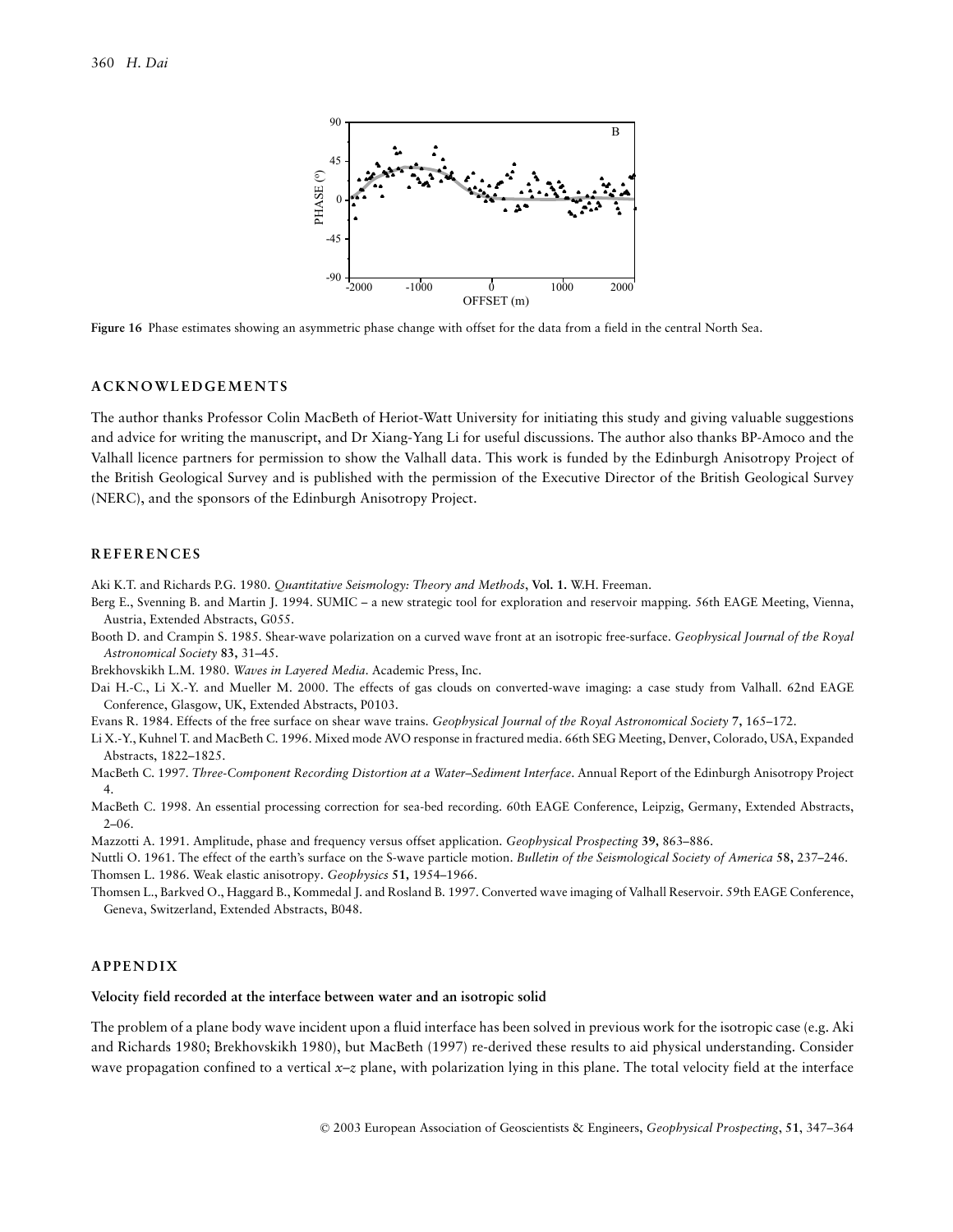for an incident P-wave can be written as (MacBeth 1997)

$$
v_x^{\rm p}(0) = \frac{2\alpha s_x s_{\rm zp} (\rho_{\rm w} + 2\rho \beta^2 s_{\rm zw} s_{\rm zs})}{\rho s_{\rm zw} + \rho_{\rm w} s_{\rm zp} - 4\rho \beta^2 s_x^2 s_{\rm zw} (1 - \beta^2 s_x^2 - \beta^2 s_{\rm zs} s_{\rm zp})} e^{\rm i\omega s_x x}
$$

and

$$
\nu_{z}^{\mathrm{p}}(0)=\frac{2\rho\alpha s_{zw}s_{zp}(1-2\beta^{2}s_{x}^{2})}{\rho s_{zw}+\rho_{w}s_{zp}-4\rho\beta^{2}s_{x}^{2}s_{zw}(1-\beta^{2}s_{x}^{2}-\beta^{2}s_{zs}s_{zp})}e^{i\omega s_{x}x},
$$

where the horizontal slowness is  $s_x$  and the vertical slownesses are  $s_{zp} = \sqrt{\alpha^{-2} - s_x^2}$ ,  $s_{zs} = \sqrt{\beta^{-2} - s_x^2}$  and  $s_{zw} = \sqrt{\alpha_w^{-2} - s_x^2}$ , with each polarization vector being of unit magnitude. The P- and S-wave velocities of the sediment media and the P-wave velocity of the water are given by  $\alpha$ ,  $\beta$  and  $\alpha_w$ , respectively, and  $\rho$  and  $\rho_w$  are the densities of sediment media and water.

The total velocity field at the interface for an incident SV-wave can be written as (MacBeth 1997)

$$
v_x^s(0) = \frac{2\beta s_{zs}(\rho_w s_{zp} + \rho s_{zw} - 2\rho \beta^2 s_x^2 s_{zw})}{\rho s_{zw} + \rho_w s_{zp} - 4\rho \beta^2 s_x^2 s_{zw} (1 - \beta^2 s_x^2 - \beta^2 s_{zs} s_{zp})} e^{i\omega s_x x}
$$

and

$$
v_z^s(0) = \frac{-4\rho\beta^3 s_x s_{zp} s_{zs} s_{zw}}{\rho s_{zw} + \rho_w s_{zp} - 4\rho\beta^2 s_x^2 s_{zw} (1 - \beta^2 s_x^2 - \beta^2 s_{zs} s_{zp})} e^{i\omega s_x x}.
$$

For the incident SH-wave, the water–solid interface acts as a free surface, so the reflected wave is of the same type, amplitude and phase. The waves suffer no conversion upon reflection, and the free surface is a perfect reflector. Thus the amplitude of the motion at the boundary is the sum of incident and reflected waves, that is, twice the amplitude of the incident wave.

The total velocity fields can also be written as a function of angle of incidence. For an incident P-wave with angle of incidence angle  $\theta$  we have

$$
s_x = \frac{\sin \theta}{\alpha},
$$
  
\n
$$
s_{zs} = \sqrt{\left(\frac{1}{\beta}\right)^2 - \left(\frac{\sin \theta}{\alpha}\right)^2},
$$
  
\n
$$
s_{zp} = \sqrt{\left(\frac{1}{\alpha}\right)^2 - \left(\frac{\sin \theta}{\alpha}\right)^2} = \frac{\cos \theta}{\alpha}
$$

and

$$
s_{zw} = \sqrt{\left(\frac{1}{\alpha_w}\right)^2 - \left(\frac{\sin \theta}{\alpha}\right)^2}.
$$

Substituting, we have (at  $x = 0$ )

$$
v_x^{\mathbf{p}}(0) = \frac{\sin 2\theta \left[ \frac{\rho_w}{\rho} + 2\left(\frac{\beta}{\alpha}\right)^2 \sqrt{\left(\frac{\alpha}{\beta}\right)^2 - \sin^2 \theta} \sqrt{\left(\frac{\alpha}{\alpha_w}\right)^2 - \sin^2 \theta} \right]}{\left[ 1 - \left(\frac{2\beta \sin \theta}{\alpha}\right)^2 \right] \sqrt{\left(\frac{\alpha}{\alpha_w}\right)^2 - \sin^2 \theta + \frac{\rho_w}{\rho} \cos \theta}} = A_x(\theta) e^{i\phi_x(\theta)}
$$

$$
+ \left(\frac{2\beta}{\alpha} \sin \theta\right)^2 \sqrt{\left(\frac{\alpha}{\alpha_w}\right)^2 - \sin^2 \theta} \left[ \sin^2 \theta + \cos \theta \sqrt{\left(\frac{\alpha}{\beta}\right)^2 - \sin^2 \theta} \right]
$$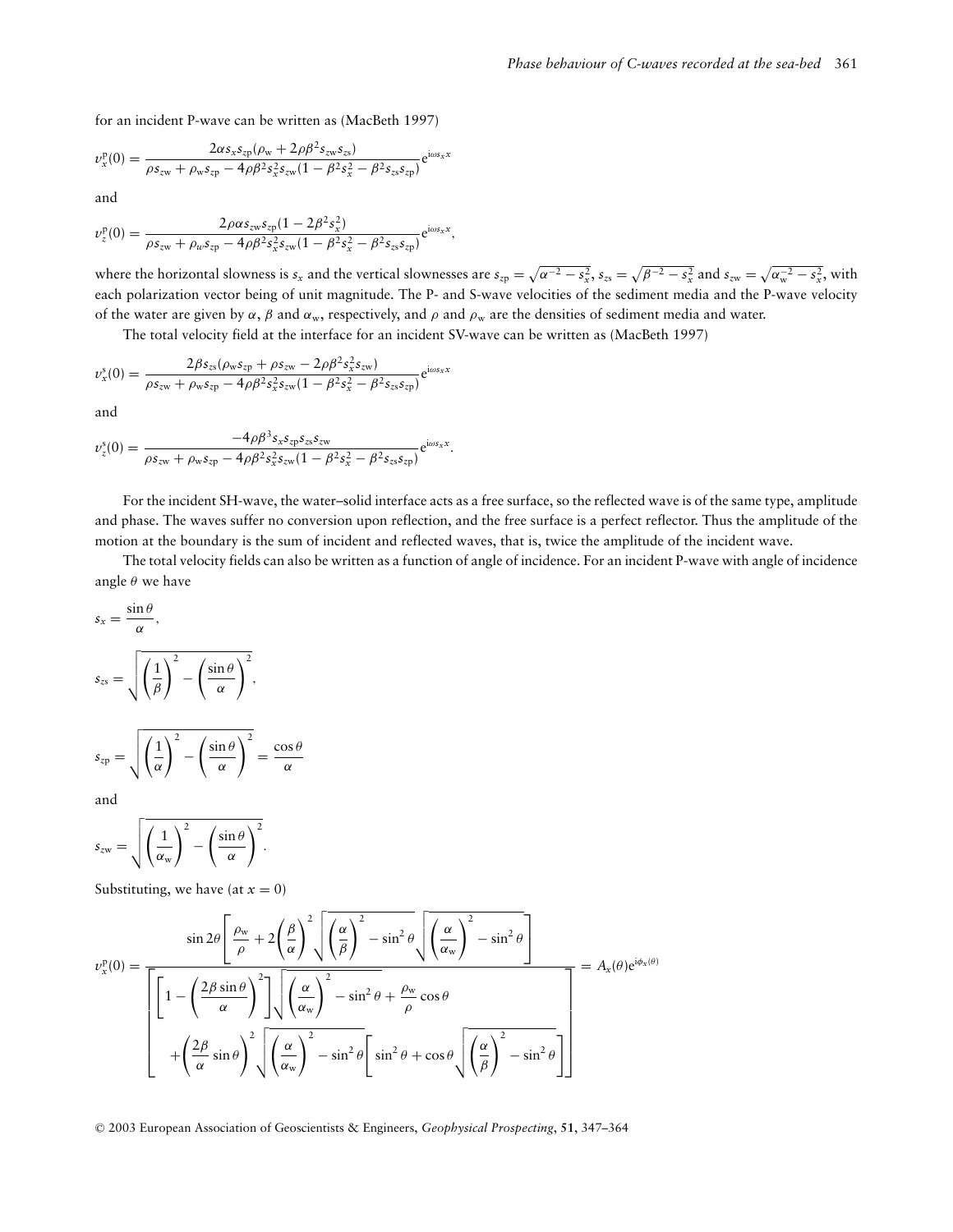and

$$
\nu_z^{\text{p}}(0) = \frac{2 \cos \theta \sqrt{\left(\frac{\alpha}{\alpha_w}\right)^2 - \sin^2 \theta} \left[1 - 2\left(\frac{\beta \sin \theta}{\alpha}\right)^2\right]}{\left[\left[1 - \left(\frac{2\beta \sin \theta}{\alpha}\right)^2\right] \sqrt{\left(\frac{\alpha}{\alpha_w}\right)^2 - \sin^2 \theta} + \frac{\rho_w}{\rho} \cos \theta}\right]} = A_z(\theta) e^{i\phi_z(\theta)}.
$$

$$
+ \left(\frac{2\beta}{\alpha} \sin \theta\right)^2 \sqrt{\left(\frac{\alpha}{\alpha_w}\right)^2 - \sin^2 \theta} \left[\sin^2 \theta + \cos \theta \sqrt{\left(\frac{\alpha}{\beta}\right)^2 - \sin^2 \theta}\right]}
$$

The velocity fields are complex functions if the square roots are imaginary numbers. In that case, they decompose into the amplitude functions  $A_x(\theta)$  or  $A_z(\theta)$  and the phase functions  $e^{i\phi_x(\theta)}$  or  $e^{i\phi_x(\theta)}$ . For the P-wave, because  $\frac{\alpha}{\beta} > 1$  and  $\frac{\alpha}{\alpha_w} > 1$ , all the square roots are real and  $\phi_x = \phi_z = 0$ . There is no phase change at all. For an incident SV-wave,

$$
s_x = \frac{\sin \theta}{\beta},
$$

$$
s_{zs} = \sqrt{\left(\frac{1}{\beta}\right)^2 - \left(\frac{\sin \theta}{\beta}\right)^2} = \frac{\cos \theta}{\beta},
$$

$$
s_{zp} = \sqrt{\left(\frac{1}{\alpha}\right)^2 - \left(\frac{\sin \theta}{\beta}\right)^2}
$$

and

$$
s_{zw} = \sqrt{\left(\frac{1}{\alpha_w}\right)^2 - \left(\frac{\sin \theta}{\beta}\right)^2}.
$$

We have (at  $x = 0$ )

$$
v_x^s(0) = \frac{2 \cos \theta \left[ \cos 2\theta \sqrt{\left(\frac{\beta}{\alpha_w}\right)^2 - \sin^2 \theta} + \frac{\rho_w}{\rho} \sqrt{\left(\frac{\beta}{\alpha}\right)^2 - \sin^2 \theta} \right]}{\left[ \cos^2 2\theta \sqrt{\left(\frac{\beta}{\alpha_w}\right)^2 - \sin^2 \theta} + \frac{\rho_w}{\rho} \sqrt{\left(\frac{\beta}{\alpha}\right)^2 - \sin^2 \theta}} \right]} = B_x(\theta) e^{i\phi_x(\theta)}
$$

$$
+ 4 \sin^2 \theta \cos \theta \sqrt{\left(\frac{\beta}{\alpha_w}\right)^2 - \sin^2 \theta} \sqrt{\left(\frac{\beta}{\alpha}\right)^2 - \sin^2 \theta}
$$

and

$$
v_z^s(0) = \frac{\left[-4 \sin \theta \cos \theta \sqrt{\left(\frac{\beta}{\alpha}\right)^2 - \sin^2 \theta} \sqrt{\left(\frac{\beta}{\alpha_w}\right)^2 - \sin^2 \theta}\right]}{\left[\cos^2 2\theta \sqrt{\left(\frac{\beta}{\alpha_w}\right)^2 - \sin^2 \theta} + \frac{\rho_w}{\rho} \sqrt{\left(\frac{\beta}{\alpha}\right)^2 - \sin^2 \theta}}\right]} = B_z(\theta) e^{i\phi_z(\theta)}.
$$

$$
+ 4 \sin^2 \theta \cos \theta \sqrt{\left(\frac{\beta}{\alpha_w}\right)^2 - \sin^2 \theta} \sqrt{\left(\frac{\beta}{\alpha}\right)^2 - \sin^2 \theta}
$$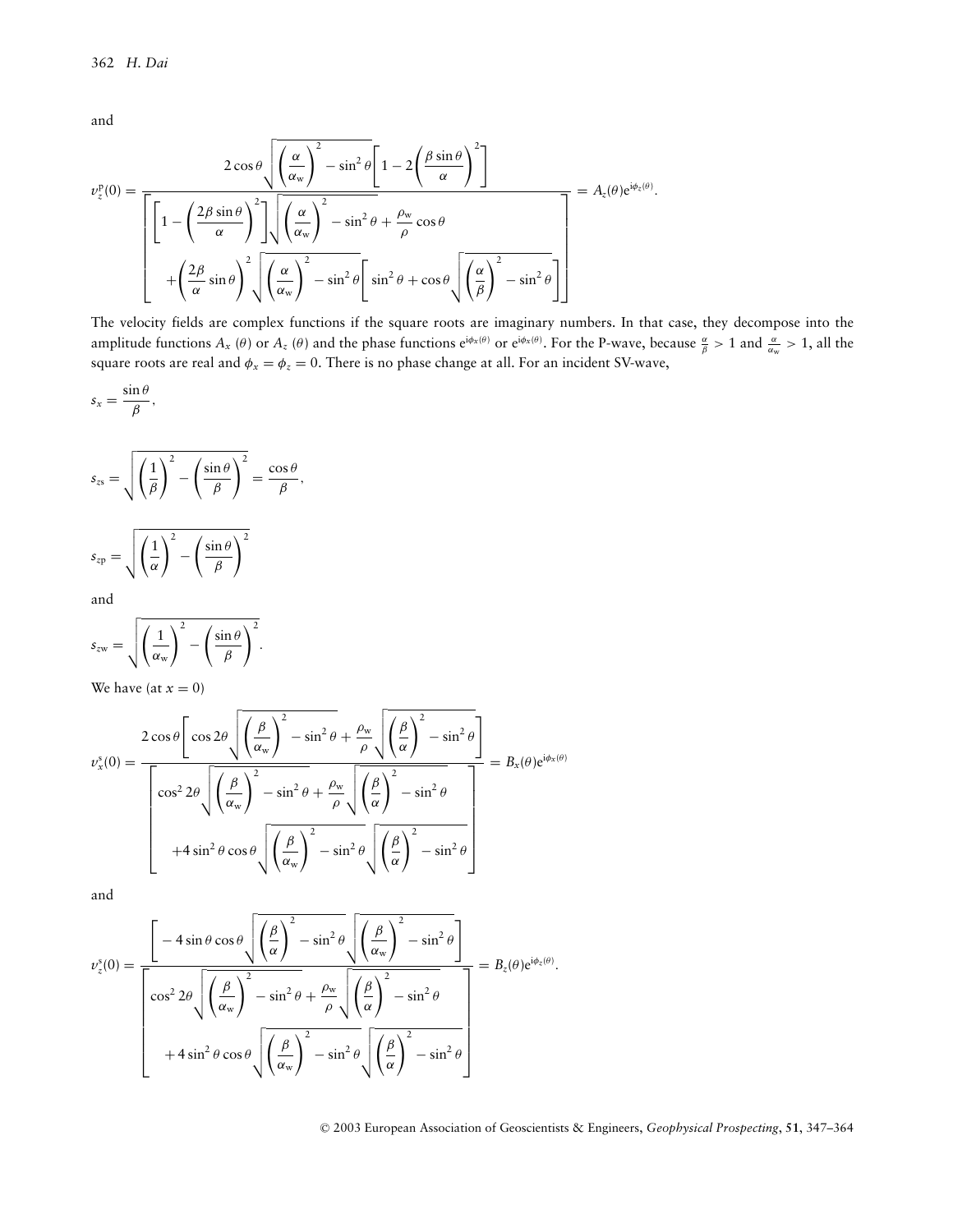If  $\theta \leq \theta_1 = \arcsin(\frac{\beta}{\alpha})$ , then

$$
v_x^s(0) = \frac{2\cos\theta \left[\cos 2\theta \sqrt{\left(\frac{\beta}{\alpha_w}\right)^2 - \sin^2\theta} + \frac{\rho_w}{\rho} \sqrt{\left(\frac{\beta}{\alpha}\right)^2 - \sin^2\theta}\right]}{\left[\cos^2 2\theta \sqrt{\left(\frac{\beta}{\alpha_w}\right)^2 - \sin^2\theta} + \frac{\rho_w}{\rho} \sqrt{\left(\frac{\beta}{\alpha}\right)^2 - \sin^2\theta}}\right]} = B_x(\theta)e^{i\phi_x(\theta)}
$$

$$
+4\sin^2\theta\cos\theta \sqrt{\left(\frac{\beta}{\alpha_w}\right)^2 - \sin^2\theta} \sqrt{\left(\frac{\beta}{\alpha}\right)^2 - \sin^2\theta}
$$

and

$$
\nu_z^s(0) = \frac{-4 \sin \theta \cos \theta \sqrt{\left(\frac{\beta}{\alpha}\right)^2 - \sin^2 \theta} \sqrt{\left(\frac{\beta}{\alpha_w}\right)^2 - \sin^2 \theta}}{\left[\cos^2 2\theta \sqrt{\left(\frac{\beta}{\alpha_w}\right)^2 - \sin^2 \theta + \frac{\rho_w}{\rho} \sqrt{\left(\frac{\beta}{\alpha}\right)^2 - \sin^2 \theta}}\right]} = B_z(\theta) e^{i\phi_z(\theta)}.
$$
  
+4 sin<sup>2</sup>  $\theta \cos \theta \sqrt{\left(\frac{\beta}{\alpha_w}\right)^2 - \sin^2 \theta} \sqrt{\left(\frac{\beta}{\alpha}\right)^2 - \sin^2 \theta}$ 

Because all the square roots are real,  $\phi_x = \phi_z = 0$ . If  $\theta_1 = \arcsin(\frac{\beta}{\alpha}) \le \theta \le \theta_2 = \arcsin(\frac{\beta}{\alpha_w})$ , then

$$
v_x^s(0) = \frac{2 \cos \theta \left[ \frac{\rho_w}{\rho} \sqrt{\sin^2 \theta - \left(\frac{\beta}{\alpha}\right)^2} - i \cos 2\theta \sqrt{\left(\frac{\beta}{\alpha_w}\right)^2 - \sin^2 \theta} \right]}{\left[ \left[ \frac{\rho_w}{\rho} + 4 \sin^2 \theta \cos \theta \sqrt{\left(\frac{\beta}{\alpha_w}\right)^2} - \sin^2 \theta \right] \sqrt{\sin^2 \theta - \left(\frac{\beta}{\alpha}\right)^2}} \right]} = B_x(\theta) e^{i(\phi - \varphi)}
$$

$$
-i \cos^2 2\theta \sqrt{\left(\frac{\beta}{\alpha_w}\right)^2 - \sin^2 \theta}
$$

and

$$
v_z^s(0) = \frac{-4 \sin \theta \cos \theta \sqrt{\sin^2 \theta - \left(\frac{\beta}{\alpha}\right)^2} \sqrt{\left(\frac{\beta}{\alpha_w}\right)^2 - \sin^2 \theta}}{\left[\frac{\rho_w}{\rho} + 4 \sin^2 \theta \cos \theta \sqrt{\left(\frac{\beta}{\alpha_w}\right)^2 - \sin^2 \theta}}\right] \sqrt{\sin^2 \theta - \left(\frac{\beta}{\alpha}\right)^2}} = B_z(\theta) e^{i\phi},
$$
  
-i cos<sup>2</sup> 2 $\theta \sqrt{\left(\frac{\beta}{\alpha_w}\right)^2 - \sin^2 \theta}$ 

where  $\phi_x = \phi - \varphi$ ,  $\phi_z = \phi$  and

$$
\phi = \arctan \frac{\cos^2 2\theta \sqrt{\left(\frac{\beta}{\alpha_w}\right)^2 - \sin^2 \theta}}{\sqrt{\sin^2 \theta - \left(\frac{\beta}{\alpha}\right)^2 \left[\frac{\rho_w}{\rho} + 4\sin^2 \theta \cos \theta \sqrt{\left(\frac{\beta}{\alpha_w}\right)^2 - \sin^2 \theta}\right]}}
$$